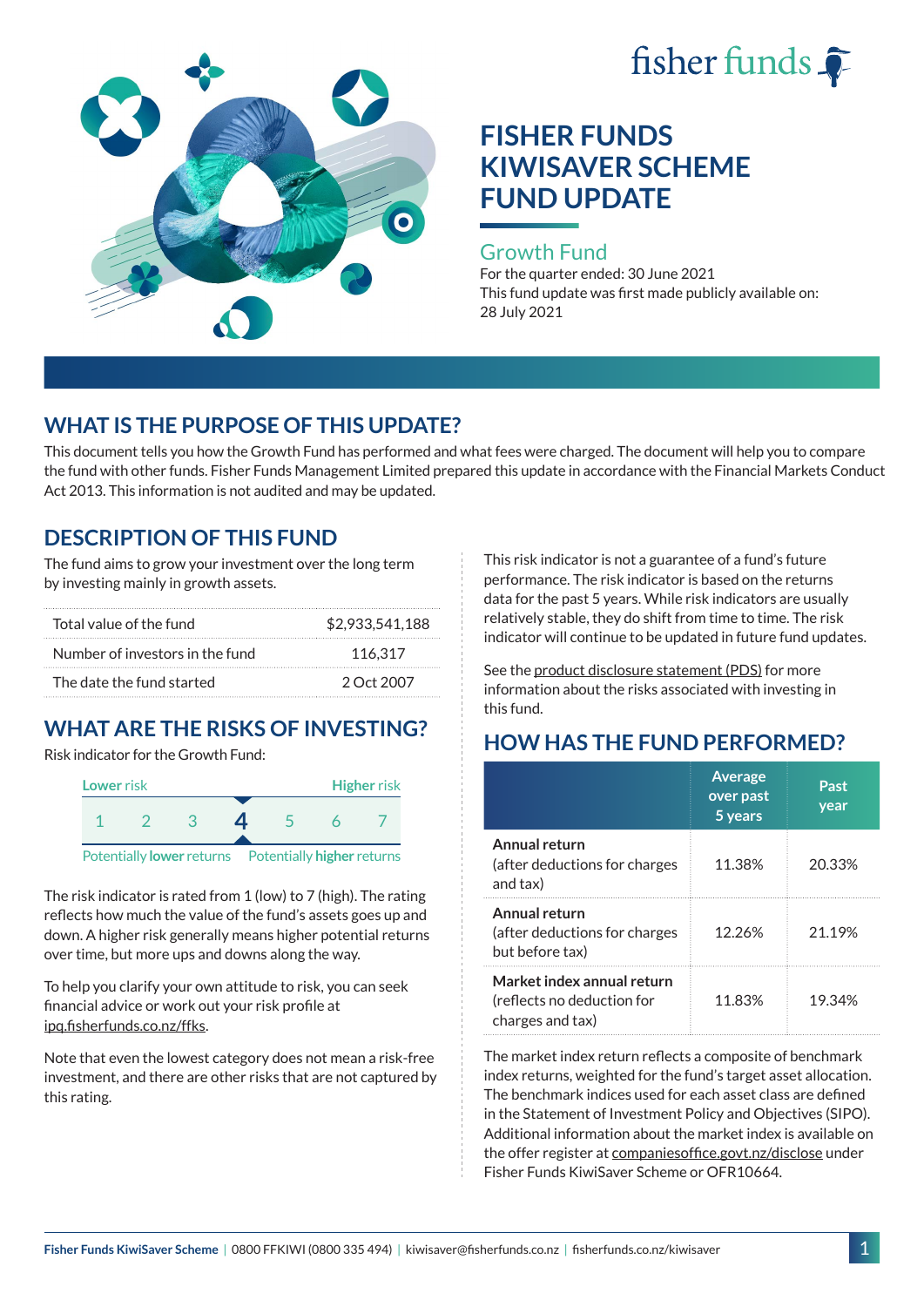## **ANNUAL RETURN GRAPH**



This shows the return after fund charges and tax for each of the last 10 years ending 31 March. The last bar shows the average annual return for the last 10 years, up to 30 June 2021.

**Important:** This does not tell you how the fund will perform in the future.

Returns in this update are after tax at the highest prescribed investor rate (PIR) of tax for an individual New Zealand resident. Your tax may be lower. The market index return reflects no deduction for charges and tax.

#### **WHAT FEES ARE INVESTORS CHARGED?**

Investors in the Growth Fund are charged fund charges that include GST. In the year to 31 March 2021 these were:

|                                                       | % of net asset value   |  |
|-------------------------------------------------------|------------------------|--|
| <b>Total fund charges</b>                             | 2.51%                  |  |
| Which are made up of:                                 |                        |  |
| <b>Total management and</b><br>administration charges | 1.03%                  |  |
| Including:                                            |                        |  |
| Manager's basic fee                                   | 0.95%                  |  |
| Other management and<br>administration charges        | 0.08%                  |  |
| Total performance-based fees <sup>1</sup>             | 1.48%                  |  |
| Other charges:                                        | \$ amount per investor |  |
| Annual account fee                                    | S23.40                 |  |

Small differences in fees and charges can have a big impact on your investment over the long term.

### **EXAMPLE OF HOW THIS APPLIES TO AN INVESTOR**

Sarah had \$10,000 in the fund at the start of the year and did not make any further contributions. At the end of the year, Sarah received a return after fund charges were deducted of \$2,033 (that is 20.33% of her initial \$10,000). Sarah also paid \$23.40 in other charges. This gives Sarah a total return after tax of \$2,009.60 for the year.

#### **WHAT DOES THE FUND INVEST IN? Actual investment mix**

This shows the types of assets that the fund invests in.



#### **Target investment mix**

This shows the mix of assets that the fund generally intends to invest in.